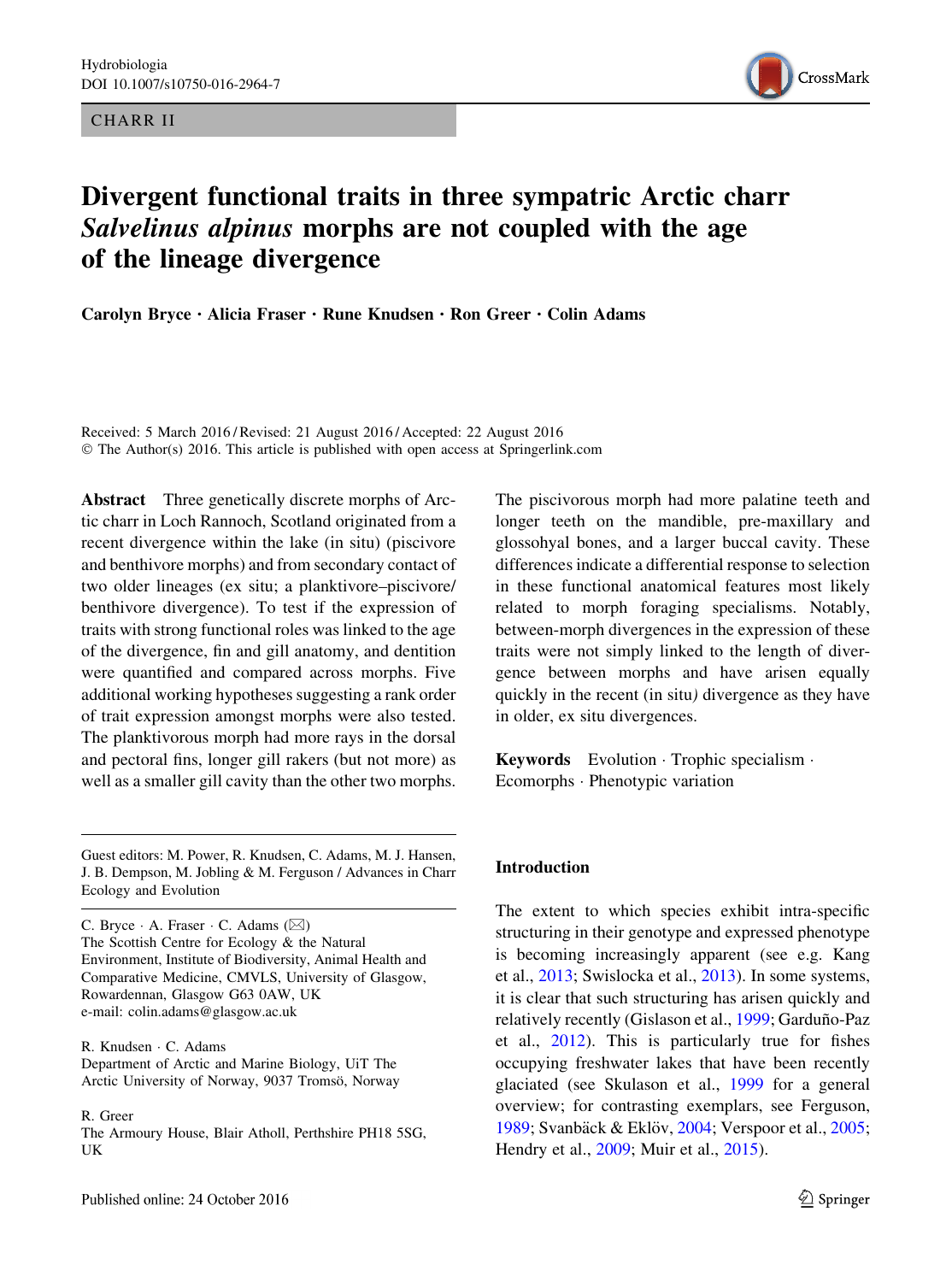Where such patterning has been reported, it is often inferred, although difficult to empirically demonstrate, that this is the result of a local adaptive response to local selection pressures which are either contemporary or the result of a legacy of historical selection (Bush & Adams, [2007](#page-11-0); Garant et al., [2007](#page-11-0); Woods et al., [2012](#page-12-0)). Patterns exhibited by such structuring are highly informative in that they provide insights into the evolutionary processes that have ultimately shaped phenotypic and genetic configurations in nature. Such insights are even more valuable where structuring has developed in a single population and has manifested as distinct intra-specific groups occupying the same ecosystem. In such systems, the observed evolutionary divergences are maintained and driven in populations of individuals exposed to broadly the same environmental conditions (temperature, latitude, foraging opportunities, biotic, competition, etc.).

Several species of freshwater fishes inhabiting recently glaciated lakes show clear and distinct structuring of phenotype in sympatry. Phenotypic structuring is often also reflected in genotype differences. See as exemplars, European whitefish, Coregonus lavaretus (L. 1758) (Kahilainen & Ostbye, [2006;](#page-12-0) Siwertsson et al., [2013](#page-12-0)), pygmy whitefish, Prosopium coulterii (Eigenmann & Eigenmann 1892) (Gowell et al., [2012](#page-11-0)), North American lake whitefish, Coregonus clupeaformis, Lacepede 1803, (Gagnaire et al., [2013\)](#page-11-0), both three-spined stickleback, Gasterosteus aculeatus L. 1758, (Lavin & McPhail, [1986;](#page-12-0) Defaveri et al., [2013](#page-11-0)), and nine-spined stickleback, Pungitius pungitius (L. 1758) (Ishikawa et al., [2013\)](#page-11-0) and European perch, Perca fluviatilis L. 1758, (Svanbäck & Persson, [2004\)](#page-12-0).

Where this occurs, there is almost always a strong ecological divergence between the alternative groups, most often manifested as alternative foraging specialisms. This is usually accompanied by some morphological adaptations related to the foraging specialisation. Where at least the ecological and morphological divergences amongst groups are clear and discrete, the alternative phenotypes are often termed morphs or ecomorphs.

Prominent amongst the species known to exhibit multiple morphs living in sympatry is the Arctic charr, Salvelinus alpinus (L. 1758) (Danzmann et al., [1991](#page-11-0); Fraser et al., [1998;](#page-11-0) Jonsson & Jonsson, [2001](#page-11-0); Klemetsen et al., [2003;](#page-12-0) Knudsen et al., [2007\)](#page-12-0). In some lakes where such polymorphisms have been described,

the morphs have arisen in sympatry (Gislason et al., [1999;](#page-11-0) Verspoor et al., [2010;](#page-12-0) Garduño-Paz et al., [2012](#page-11-0)), but this is not always be the case (see Garduño-Paz et al, [2012](#page-11-0)). There is significant evidence from Arctic charr of parallel, in situ divergences resulting in the emergence of similar ecological specialists occurring in different lake systems across the range of the species (Jonsson & Jonsson, [2001;](#page-11-0) Alekseyev et al., [2002;](#page-11-0) Adams et al., [2008\)](#page-11-0).

There is a general assumption that phenotypic differences exhibited by sympatric morphs are adaptive, driven by selection forces and are thus strongly functional. The vast majority of analyses of phenotype in Arctic charr have focused on external morphology (Adams & Huntingford, [2002a\)](#page-11-0), but there are a number of other elements of fish anatomy which have important ecological functions which are poorly understood. Gill raker length and spacing are frequently correlated with foraging specialisms in fishes. Fish exhibiting closely spaced and longer rakers often show evidence of foraging on smaller prey than conspecifics, or closely related species, with the alternative gill raker format (for a thorough review see Gerking, [1994](#page-11-0)). Gill raker number in Arctic charr has been shown to vary between morphs (Frost, [1965](#page-11-0)), but the evidence of the literature is that they do not vary as obviously as they do in ecomorphs of related fish groups, for example, amongst the coregonidae (Kahilainen et al., [2011\)](#page-12-0). The dentition of closely related fish species has been examined in a number of groups, most notably the African cichlids, where there is strong evidence of foraging specialisms being correlated with variation in dentition (Burress, [2015\)](#page-11-0). Despite the obvious role of teeth in foraging, variation in dentition has not been systematically examined in salmonid foraging specialists. Bony rays provide fins with the rigidity needed to convert muscular movement at their base into fin movement in teleost fishes. Thus, in a general sense, fins rays are important for fin function. Despite this, there is little known about the effect of variation in fin ray form or number on the subtleties of ultimate fin function (Taft & Taft, [2012](#page-12-0)).

Loch Rannoch, Scotland supports Arctic charr which comprises three distinct forms that differ in ecology, morphology, behaviour, life history and parasite loading (Dorucu et al., [1995;](#page-11-0) Mikheev et al., [1996;](#page-12-0) Adams et al., [1998;](#page-11-0) Adams & Huntingford, [2004\)](#page-11-0). There are also clear genetic differences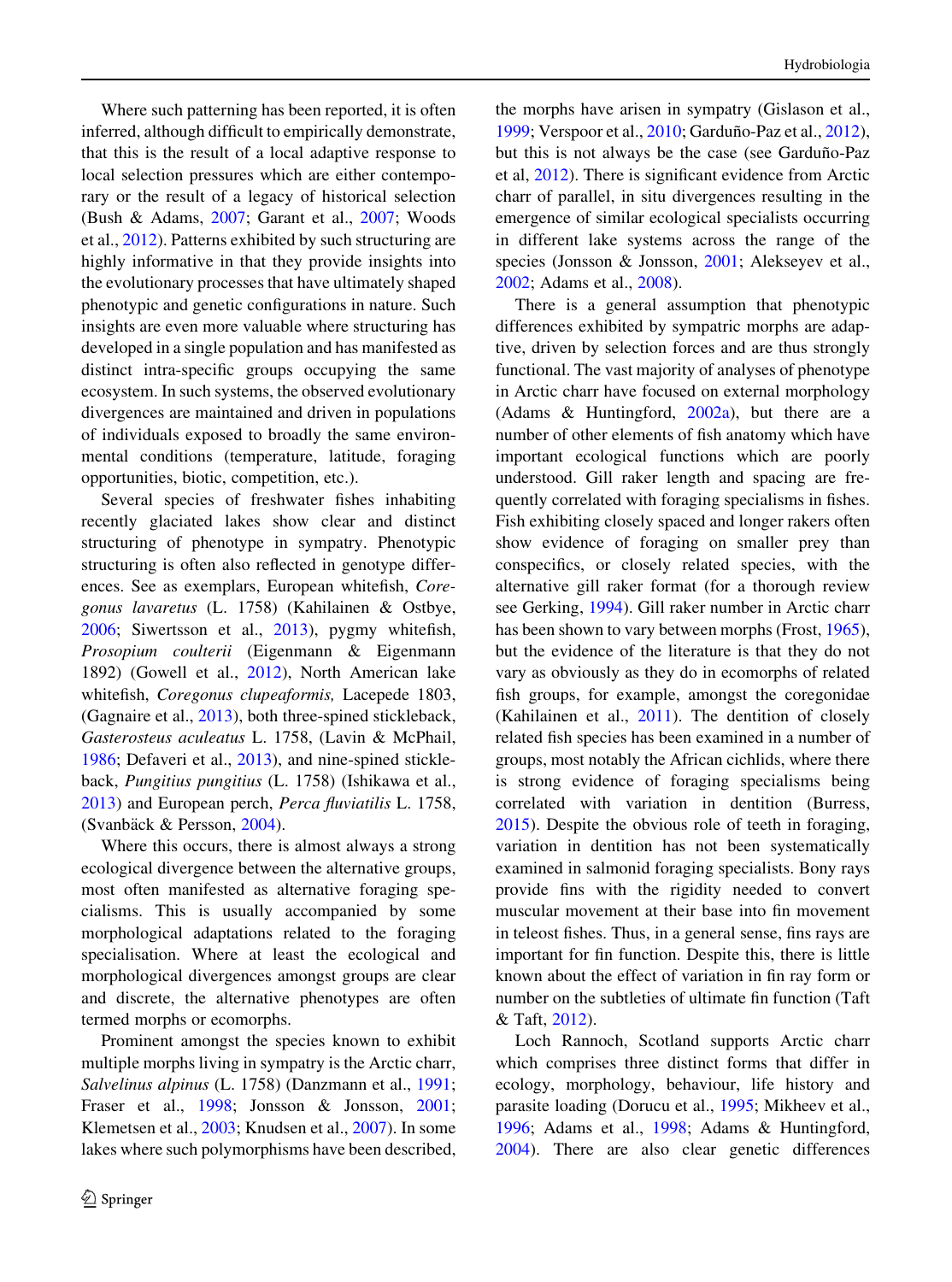amongst them (Verspoor et al., [2010](#page-12-0)). This polymorphism represents one of the best-studied sympatric morph systems of Arctic charr (Klemetsen, [2010\)](#page-12-0), and has been described fully elsewhere; thus only a brief summary is presented here.

The planktivorous morph is a plankton-feeding specialist which exhibits a fusiform body shape with a relatively small delicate head and relatively large eyes. This form inhabits the limnetic zone of the lake, foraging on the smallest prey of the three forms, zooplankton (Adams et al., [1998](#page-11-0); Fraser et al., [2008](#page-11-0)).

The benthivorous morph displays a relatively deeper, more robust head and jaw structure. It feeds on larger benthic-living crustacea and insect larvae, and nymphs in the littoral zone of the lake (Adams et al., [1998\)](#page-11-0) and thus consumes prey that is intermediate in size to that of the other two morphs (Fraser et al., [2008\)](#page-11-0).

The piscivorous morph has a very robust head and large gape, and feeds on fish at a relatively small size. It is mostly found in the profundal zone of the lake and feeds on the largest of the prey types of the three morphs (Adams et al., [1998](#page-11-0); Fraser et al., [2008](#page-11-0)).

The evidence of population genetics studies, using selectively neutral markers, is that the benthivorous and the piscivorous morphs have diverged relatively recently, and in situ in Loch Rannoch, whereas the planktivorous morph diverged earlier from the other two and in allopatry (Verspoor et al., [2010](#page-12-0); Garduño-Paz et al., [2012](#page-11-0)).

In this study, we examine this three-morph sympatric polymorphism of Arctic charr for variation in traits which are poorly studied and not fully understood, but which are likely to have a functional significance for salmonid fishes, namely gill and fin anatomy, and dentition. In this study, we specifically test one principal hypothesis:

(1) That the differences in functional phenotypic characteristics will be greater between the older than between the more recent morph divergences.

However, a number of testable subsidiary working hypotheses which relate foraging ecology to functional characteristics are also tested:

(2) That as a result of its active, pelagic life-style, the planktivorous morph will exhibit a more complex fin anatomy than the other two morphs.

- (3) The planktivorous morph will exhibit longer and more closely spaced gill rakers than the other two forms as a functional response to feeding on the smallest size prey of the three forms.
- (4) The planktivorous morph, likely the most mobile and thus with potentially the highest respiratory requirements, will have the largest gill cavity (to accommodate larger gills) of the three morphs.
- (5) As it feeds on large prey, the piscivorous morph will have the largest buccal cavity of the three forms.
- (6) Because it feeds on the most mobile prey that is difficult to subdue, the piscivorous morph will express more and larger teeth than the other two forms.

### Materials and methods

Study system

Loch Rannoch is a recently glaciated freshwater lake in the Scottish Highlands  $(56°41.3'N; 004°17.7'W)$ . It is at 203 m altitude, has a surface area of  $17 \text{ km}^2$  and a maximum depth of 134 m (Murray & Pullar, [1910](#page-12-0)). Scotland was glaciated during the last glacial period, and thus the freshwater fish communities are relatively young, with the earliest invasions of emerging fresh waters likely around 12,000 years ago (Clark et al., [2012\)](#page-11-0).

Charr from each of the three morphs ( $N > 30$  of each form) was collected from Loch Rannoch by benthic gill net in October 2010. Gill nets were set at known sites for each of the three morphs (Adams et al., [1998\)](#page-11-0) in late afternoon, left overnight and collected the following morning. Fish were killed at the sampling site, cooled and transported to the Scottish Centre for Ecology and the Natural Environment, University of Glasgow for subsequent analysis. Because of the possibility of incomplete gill raker or fin ray ossification, only fish likely to be sexually mature  $(>130$  mm fork length) were analysed. The body sizes of the three forms collected showed considerable overlap (benthivore fork length  $206.3 \pm 47.2$  mm (mean  $\pm$  SD) range 130–309 mm; planktivore 234.1 ± 17.8 mm, range 192–263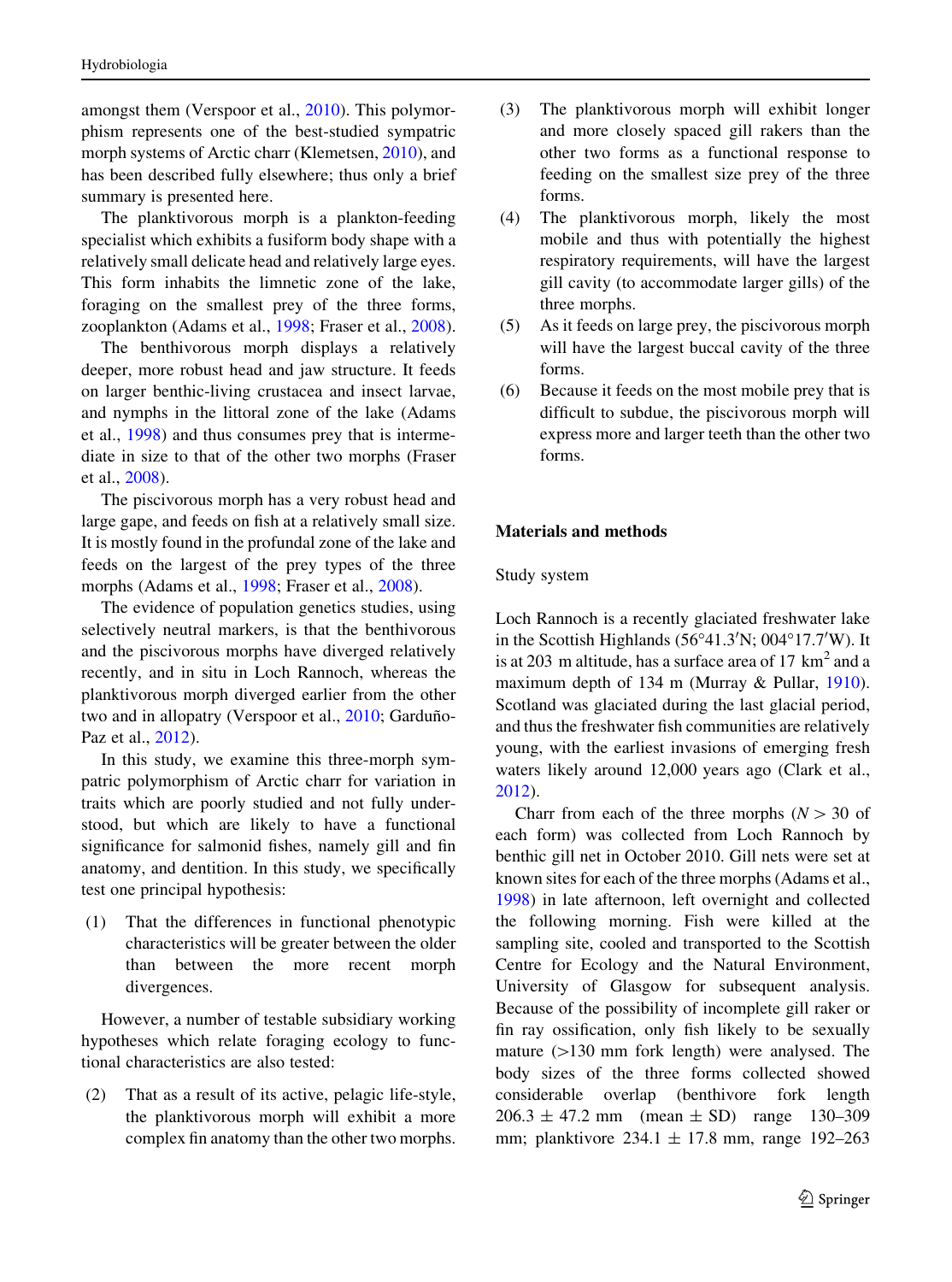mm; piscivore  $288.2 \pm 52.0$  mm, range 164– 373 mm).

# Fin rays

The dorsal, pelvic and pectoral fins of each fish were dissected and then stretched and pined to a polystyrene board and photographed on a scale with a digital SLR camera mounted to a fixed copy stand illuminated by a fixed blue filtered light. There was no evidence of rudimentary fin rays, so all bony fin rays were subsequently counted from photographs.

# Dentition

For each fish, the mandible and the glossohyal bone (the ''tongue'') were dissected from the lower jaw of each fish and the maxillary bone, pre-maxillary bone and palatine bone from the upper jaw (see Jobling, [1995](#page-11-0) for anatomical description). The component parts of the jaw were then dried, cleaned and photographed using a digital SLR camera on a fixed stand on an appropriate scale. All teeth were subsequently counted on each component jaw part. An estimate of morph-specific tooth size was obtained by determining the maximum tooth size (the longest) for each fish. Teeth were measured for length digitally from the photographs using ImageJ. Teeth were measured from the tooth base, at the insertion point, along the mid-line to the tooth tip (Pascau & Pere, [2013\)](#page-12-0). Where the tooth was curved, this was thus a curvilinear measurement. From these data, means of maximum tooth length for each bony structure were determined separately for each morph.

# Gill arch and rakers

The first gill arch was dissected from the left side of the fish and cleaned in water. There was no evidence of rudimentary gill rakers in the fish in this study, and so all gill rakers were counted by eye. The length of each gill raker was defined as the distance from the insertion point to the tip of the raker. Following Magnason & Heitz ([1971\)](#page-12-0), the spacing between gill rakers was defined as the space between adjacent gill raker at their base. These variables and the total gill arch length were measured using a calibrated eyepiece micrometre fitted to a dissection microscope and used at  $\times 10$ magnification.

### Buccal and gill cavity size

Buccal cavity size of each fish was determined following a silicone moulding technique described by Okuda et al. ([2002\)](#page-12-0). Silicone was injected into the mouth of a subset of the fish prior to removal of the gill arches (see below) which prevented silicone leaking into the gill cavity area. The mouth was then closed and excess silicone wiped away and the gill cavity checked for leakage. Once the silicone had set, the mould was removed through the mouth. The size of the mould was then determined by weight and then converted to volume from measures of volume and weight (of larger volumes of silicone than those resulting from the moulds). This methodology was found to have a higher level of precision than initial attempts to measure volume of relatively small moulds directly. A similar technique was used to determine gill cavity size. In this case, the mould was made after all gill arches had been removed, and the silicone was injected into the gill cavity area. Leakage into the buccal cavity was prevented by packing the buccal cavity with cotton tissue.

# Analysis

All anatomical variables measured were tested for their relationship with fish size by regressing the variable on fish size (weight or fork length) of all groups pooled. Where a significant relationship with fish size was detected, regression residuals were derived as a size-independent measure of that variable (Reist, [1986](#page-12-0); Adams et al., [2003;](#page-11-0) Adams & Huntingford, [2004\)](#page-11-0). Tooth length, gill raker number and spacing were all found to be correlated with fish size and thus size corrected before further analysis. Amongst morph differences were test for using an ANOVA assuming unequal variances. A Tukey HSD post hoc test was used to examine pairwise morph differences. All analysis was conducted in R (R Development Core Team, [2013\)](#page-12-0).

# Results

# Fin rays

The number of fin rays in the caudal fin did not differ significantly amongst the three morphs of Arctic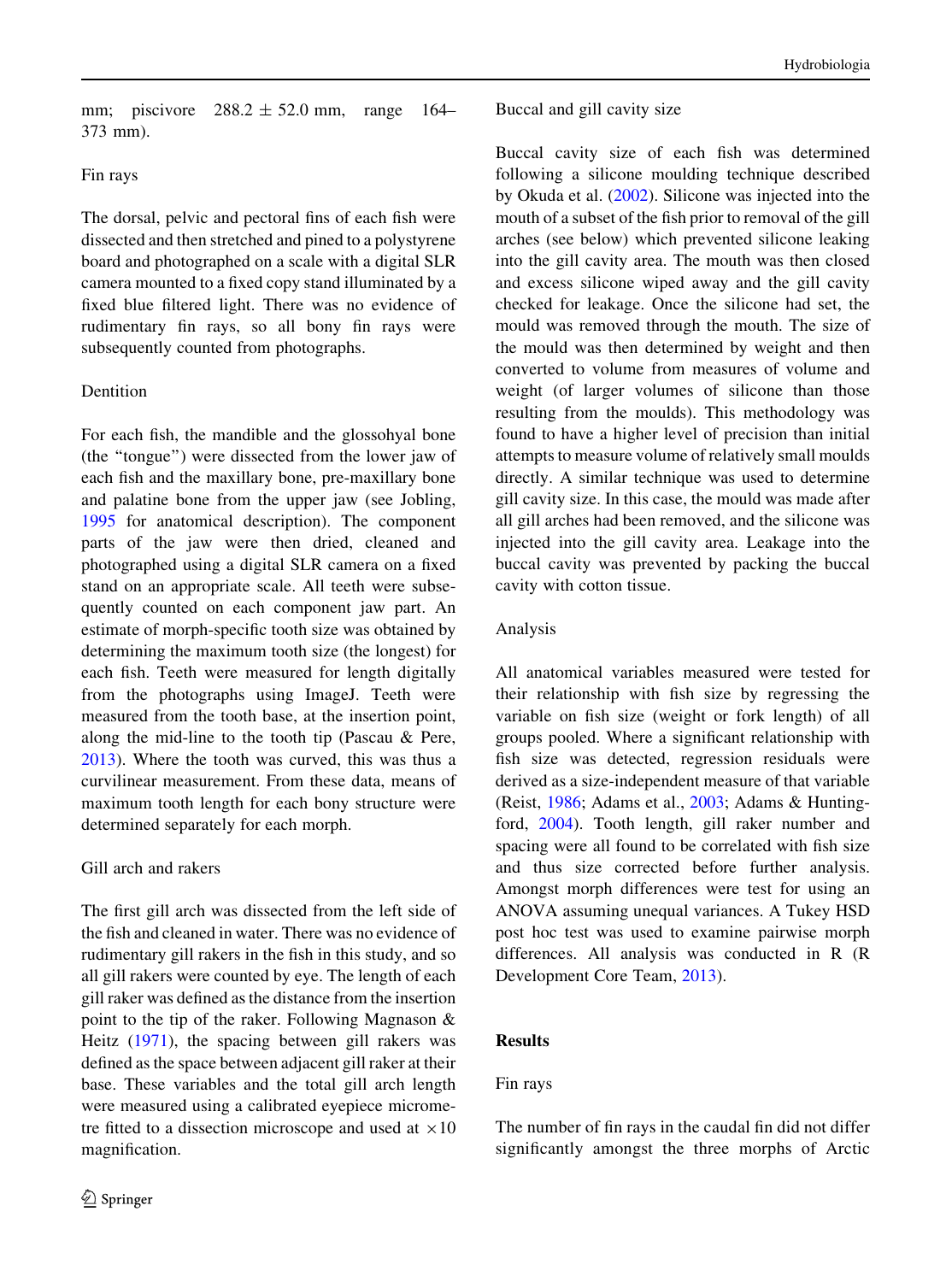<span id="page-4-0"></span>charr from Loch Rannoch (Table 1). In contrast, the fin ray number was significantly different amongst morphs for each of the other three fins. The dorsal fin ray number was significantly different amongst morphs ( $F_{2,97} = 19.8; P < 0.0001$ ); post hoc testing showing that the number of fin rays was significantly higher in the planktivorous morph compared with the other two morphs, which did not differ significantly (Fig. [1A](#page-5-0)).

The pelvic fin ray number was also significantly different amongst morphs ( $F_{2.97} = 9.6$ ;  $P \lt 0.0001$ ). The mean ray number of the piscivorous morph was significantly lower than the other two morphs, which did not differ significantly from each other in post hoc tests (Fig. [1B](#page-5-0)).

The pectoral fin ray number also varied significantly amongst morphs ( $F_{2,97} = 5.8$ ;  $P \lt 0.05$ ). In post hoc tests, the mean ray number of the planktivorous morph was significantly higher than the other two morphs which did not differ significantly (Fig. [1](#page-5-0)C).

Table 1 For each of the three Arctic charr morphs from Loch Rannoch, the mean number of fin rays and teeth on component parts of the mouth, the mean length of the largest tooth and

### Dentition

The number of teeth on the glossohyal, on the maxillary bones and the pre-maxillary bone did not differ significantly amongst morphs (Table 1). However, the mean number of teeth on the mandible was significantly higher in the planktivore than the other two morphs  $(F_{2,87} = 5.4; P < 0.007)$  (Fig. [2A](#page-6-0)). Interestingly, there was evidence of considerably greater variation in mandible tooth number in the benthivorous and piscivorous morphs than in the planktivorous morph and four benthivorous individuals, and six piscivorous individuals had no discernible mandible teeth at all. In contrast, the mean number of teeth on the palatine bone was significantly higher in the piscivorous morph than the other two  $(F_{2,77} = 4.8; P < 0.02)$  $(F_{2,77} = 4.8; P < 0.02)$  $(F_{2,77} = 4.8; P < 0.02)$  (Fig. 2B).

Although the number of teeth on the pre-maxillary bone did not differ amongst morphs (Table 1), the mean length of the teeth did, with the mean length of the longest tooth, corrected for fish length, being greater in the piscivorous morph than the other two forms

mean gill raker length, spacing and gill arch (both halves combined) length are given. In addition, the mean buccal cavity and the mean gill cavity volume are given

|                                           | Planktivorous |           | Range<br>$\boldsymbol{N}$ |    | Benthivorous |           | Range     | $\boldsymbol{N}$ | Piscivorous |           | Range     | $\boldsymbol{N}$ | $\boldsymbol{P}$ |
|-------------------------------------------|---------------|-----------|---------------------------|----|--------------|-----------|-----------|------------------|-------------|-----------|-----------|------------------|------------------|
|                                           | Mean          | <b>SD</b> |                           |    | Mean         | <b>SD</b> |           |                  | Mean        | <b>SD</b> |           |                  |                  |
| Caudal fin ray                            | 23.71         | 1.79      | $21 - 28$                 | 31 | 23.89        | 1.75      | $21 - 27$ | 35               | 23.63       | 1.35      | $21 - 26$ | 35               | N.S.             |
| Number of teeth on<br>glossohyal          | 7.89          | 1.53      | $4 - 11$                  | 27 | 8.08         | 1.55      | $7 - 11$  | 26               | 8.73        | 1.95      | $7 - 12$  | 26               | N.S.             |
| Number of teeth on<br>maxillary bone      | 25.71         | 4.26      | $7 - 16$                  | 28 | 26.04        | 4.56      | $9 - 18$  | 23               | 27.52       | 3.58      | $9 - 18$  | 25               | N.S.             |
| Number of teeth on pre-<br>maxillary bone | 10.93         | 2.2       | $7 - 17$                  | 27 | 11.08        | 2.8       | $3 - 14$  | 25               | 10.46       | 1.82      | $8 - 18$  | 26               | N.S.             |
| Pre-maxillary tooth length<br>(mm)        | 0.085         | 0.024     |                           | 27 | 0.073        | 0.021     |           | 26               | 0.146       | 0.045     |           | 26               | $< 0.02*$        |
| Maxillary bone tooth<br>length (mm)       | 0.071         | 0.019     |                           | 23 | 0.067        | 0.026     |           | 20               | 0.13        | 0.036     |           | 21               | $< 0.01*$        |
| Glossohyal teeth length<br>(mm)           | 0.13          | 0.02      |                           | 25 | 0.13         | 0.03      |           | 27               | 0.21        | 0.05      |           | 25               | $< 0.0001*$      |
| Mandible tooth length<br>(mm)             | 0.68          | 0.28      |                           | 28 | 0.75         | 0.27      |           | 28               | 1.85        | 0.43      |           | 26               | < 0.02           |
| Gill raker spacing (mm)                   | 0.73          | 0.12      |                           | 27 | 0.73         | 0.2       |           | 34               | 1.18        | 0.24      |           | 27               | $< 0.0002*$      |
| Gill raker length (mm)                    | 1.91          | 0.34      |                           | 27 | 1.05         | 0.31      |           | 34               | 1.92        | 0.33      |           | 27               | $< 0.0001*$      |
| Gill arch length (mm)                     | 29.7          | 2.32      |                           | 27 | 27.0         | 7.26      |           | 34               | 50.21       | 8.44      |           | 27               | $< 0.0001*$      |
| Bucal cavity volume (ml)                  | 0.66          | 0.34      |                           | 31 | 0.53         | 0.39      |           | 35               | 2.01        | 1.04      |           | 34               | $< 0.0001*$      |

The probability of a between-morph difference in each variable is given

\* Indicates that these variables were correlated with body size in these charr, and so the statistical testing was executed on sizecorrected residuals for these variables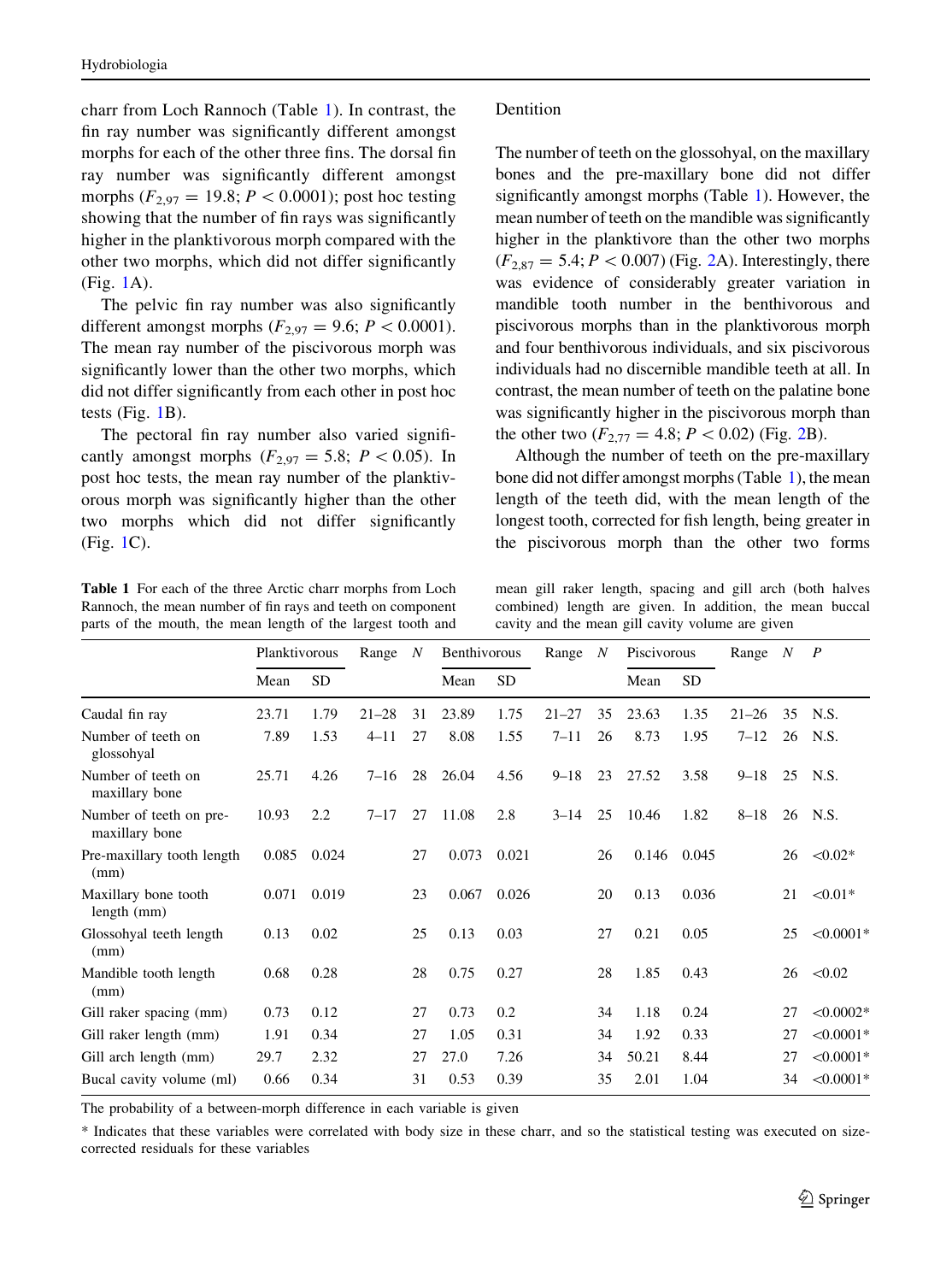<span id="page-5-0"></span>

Fig. 1 The mean  $(\pm SE)$  number of fin rays in each of the planktivorous, benthivorous and piscivorous morphs of Arctic charr from Loch Rannoch for A dorsal fins (range planktivore 12–14, benthivore 11–15, piscivore 9–13); B pelvic fins (range

planktivore 9–11, benthivore 8–11, piscivore 8–11; C pectoral fins (range planktivore 11–14, benthivore 10–14, piscivore 11–13). Mismatching letters indicate a statistically significant difference  $(<0.05$ ) in pairwise post hoc testing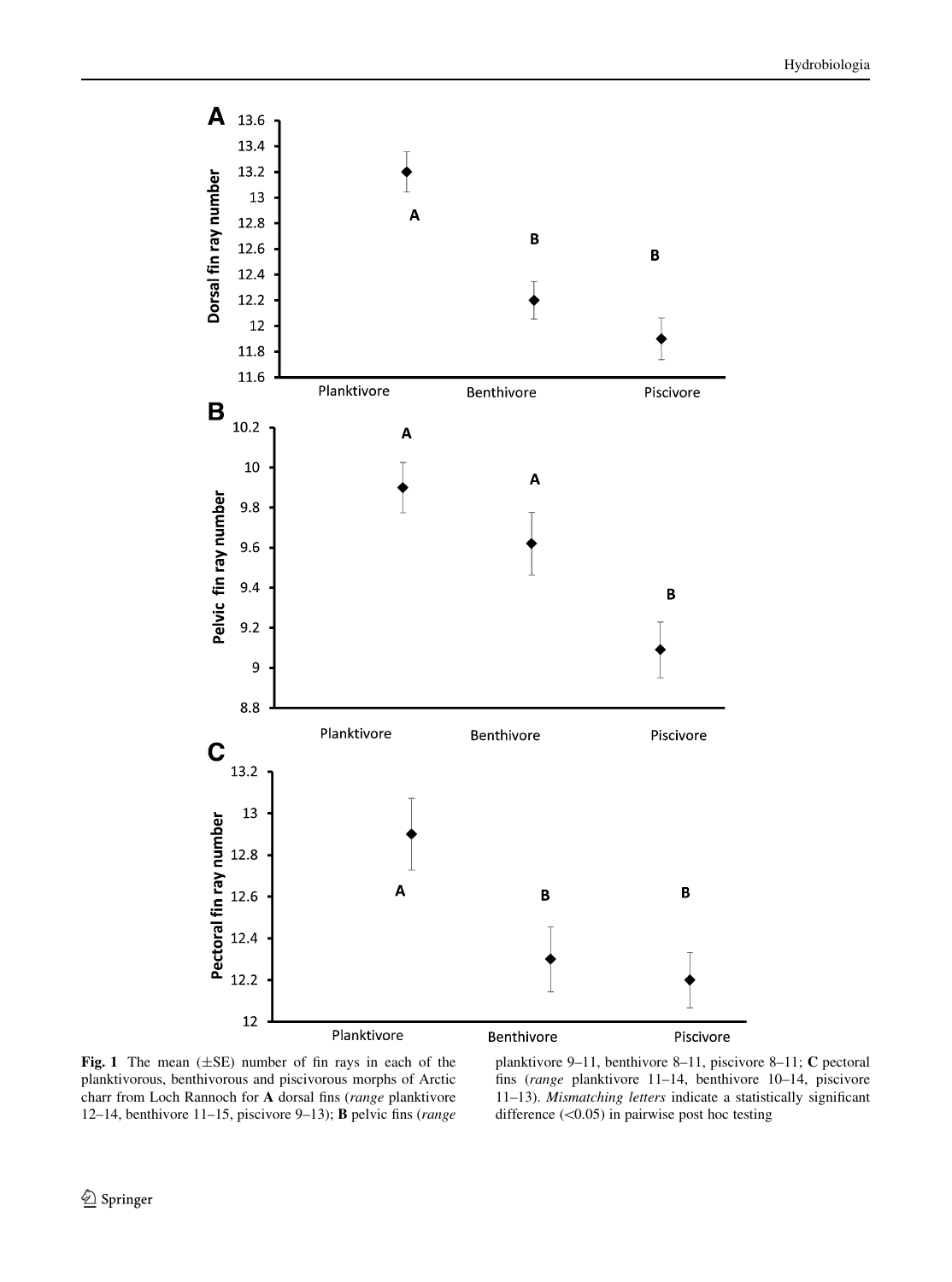<span id="page-6-0"></span> $(F_{2,72} = 4.28; P < 0.02)$  (Fig. [3A](#page-7-0); Table [1](#page-4-0) shows the absolute measures of mean maximum tooth length). The maximum length of teeth on the maxillary bone differed significantly amongst morphs ( $F_{2,61} = 5.2$ ;  $P \lt 0.01$ ). Maxillary teeth were shorter in the planktivorous morph than the piscivorous morph, but the two other morph pair comparisons did not differ significantly (Fig. [3B](#page-7-0); uncorrected means in Table [1\)](#page-4-0). The maximum tooth length on the glossohyal (corrected for fish body size) also differed very significantly amongst morphs  $(F_{2,74} = 32.1; P < 0.0001;$  Table [1\)](#page-4-0). The piscivore had a significantly longer maximum glossohyal tooth length and maximum mandible tooth length, once corrected for size than the other two morphs, which did not differ from each other (Fig. [3](#page-7-0)C, D; Table [1\)](#page-4-0).

#### Gill arch and rakers

Gill raker number for the first gill arch was significantly different amongst morphs  $(F_{2,85} = 6.27;$ 

Fig. 2 The mean  $(\pm SE)$ number of teeth in of each of the planktivorous, benthivorous and piscivorous morphs of Arctic charr from Loch Rannoch on the mandible (A) and the palatine bone (B)

 $P < 0.001$ ) with the piscivore having a significantly higher number of gill rakers than the planktivorous and benthivorous morphs which did not differ from each other (Fig. [4](#page-8-0)A). However, gill raker number was correlated with fish size ( $F_{1,86} = 4.59$ ;  $P \lt 0.04$ ), and so residuals were derived from a regression of gill raker number on fish fork length. When fish size is taken into account, the difference in gill raker number amongst morphs is no longer significant, indicating that the larger number of gill rakers in piscivorous fish is a function of larger fish size in this group. Interestingly, the piscivorous morphs show considerably more variation in gill raker number than the other two morphs (Fig. [4A](#page-8-0)).

The mean spacing of gill rakers was correlated with fish size. The size-corrected residuals of gill raker spacing differed significantly amongst morphs  $(F_{2,85} = 9.7; P < 0.0002)$  (Fig. [4B](#page-8-0); Table [1](#page-4-0)) with the piscivorous morph having gill rakers with a wider

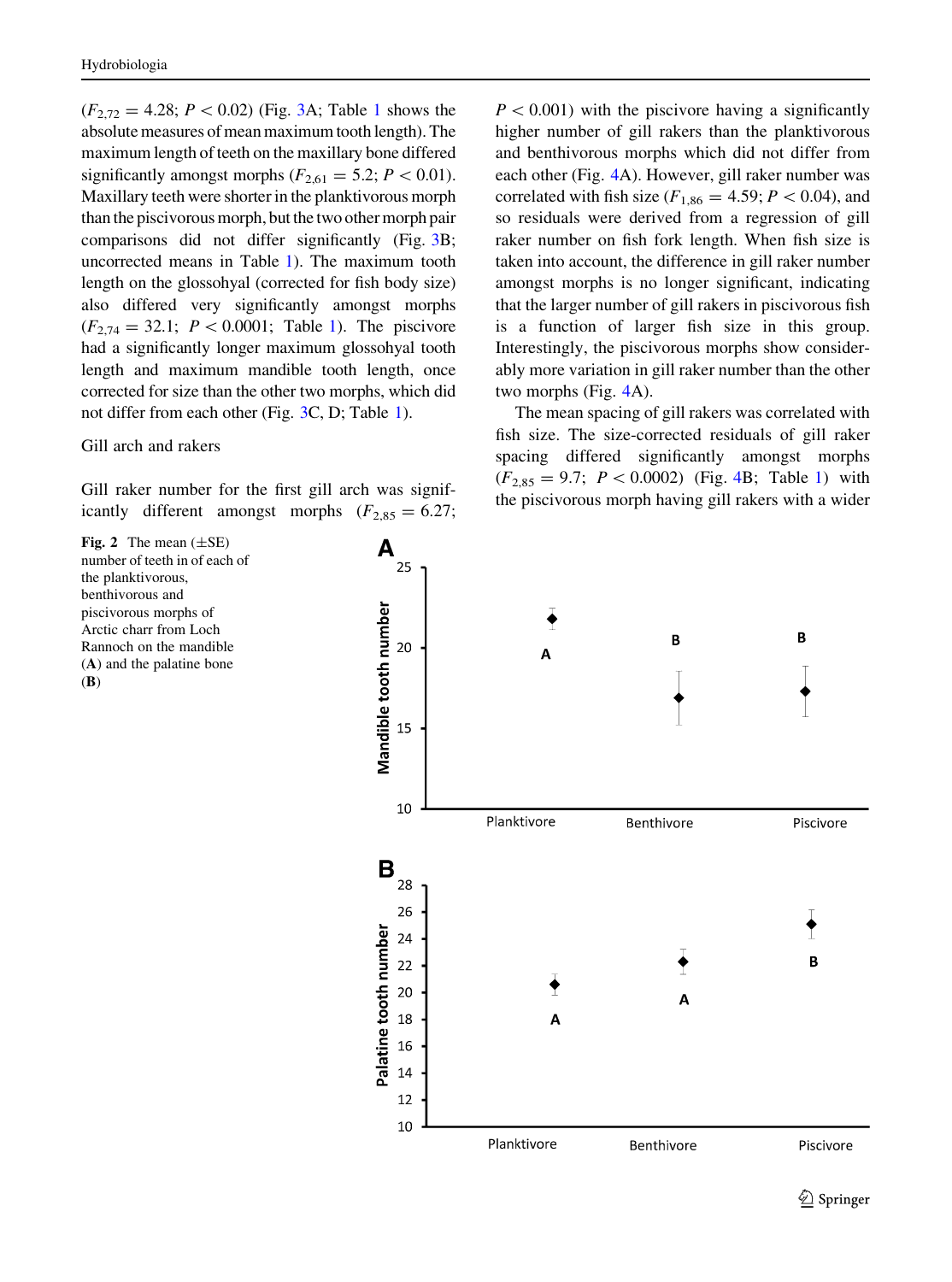$\circledcirc$  Springer

maxillary bone  $(A)$ , the maxillary bone  $(B)$ , the glossohyal (C) and the mandible (D) (corrected for fish size) for each of the planktivorous, benthivorous and piscivorous morphs of Arctic

spacing than that of other two, which did not differ between each other (Fig. [4B](#page-8-0)).

Mean gill raker length correlated with fish size. The size-corrected residuals of gill raker length varied significantly amongst morphs  $(F_{2,85} = 37.1;$  $P<0.0001$ ) (Fig. [4C](#page-8-0)), with gill rakers in the benthivorous morph being significantly shorter than gill rakers in the piscivorous morph which had gill rakers significantly shorter than the planktivorous morph (Fig. [4](#page-8-0)C; Table [1\)](#page-4-0).

Mean gill arch length, corrected for fish size, was statistically significantly different amongst morphs  $(F_{2,85} = 15.6; P < 0.0001)$  with the piscivorous morphs having a longer gill arch than the other two morphs which did not differ significantly between each other (Fig. [4D](#page-8-0)).

The buccal cavity volume was correlated with fish size; the size-corrected residuals however showed significant differences amongst morphs  $(F_{2.97} = 59.3; P \lt$ 0.0001). The piscivorous morph had the largest buccal cavity volume compared with the other morphs (Fig. [5](#page-9-0)A); Table [1](#page-4-0) gives the absolute measures of volume for each morph). The benthivorous morph had a marginally larger buccal cavity size than the planktivore, but this was not statistically significantly different (Fig. [5](#page-9-0)A). The gill cavity volume was also correlated with fish size; residuals derived from a gill cavity volume on fish size regression were analysed and showed clear differences amongst morphs  $(F_{2,97} = 30.1;$  $P < 0.0001$ ). The gill cavity volume was smaller in the



<span id="page-7-0"></span>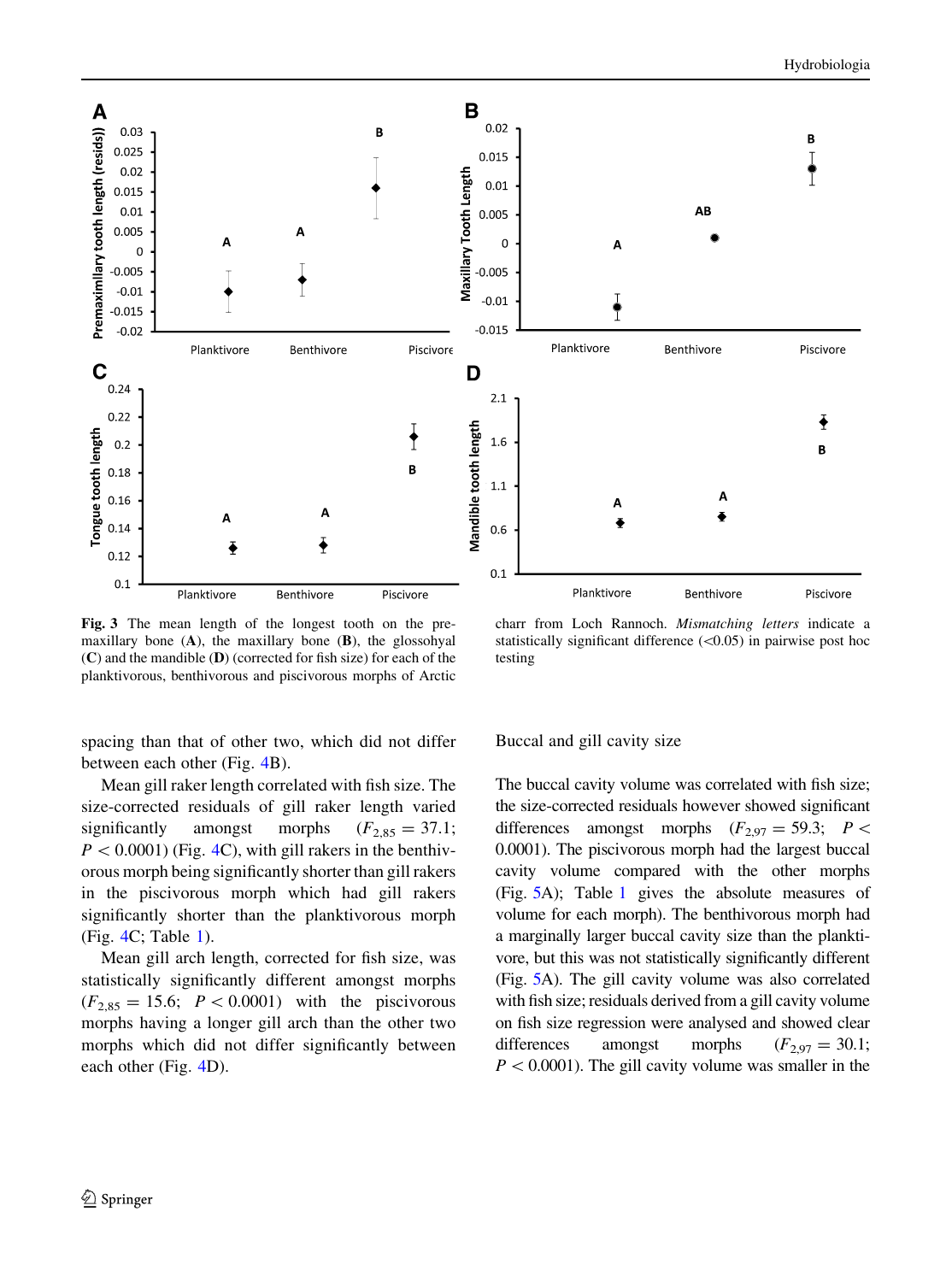<span id="page-8-0"></span>

Fig. 4 The mean  $(\pm SE)$  number of gill rakers on gill arch 1 (not corrected for fish size) (range planktivore 14–22, benthivore 12–21, piscivore 13–23) A their spacing (corrected for fish size), B length (corrected for fish size) C and gill arch length

planktivorous morph than in the other two morphs which did not differ between each other (Fig. [5B](#page-9-0); Table [1\)](#page-4-0).

# Discussion

The pattern of foraging ecology specialisms and discrete morphology differences in the three morphs from Loch Rannoch (Adams et al., [1998\)](#page-11-0) also clearly manifests as differences in other anatomical structures which are more difficult to quantify and thus less frequently reported but which have strong relevance to trophic functions. In general, the planktivore or the piscivore morphs tended to be the most divergent of the trophic traits reported here. There is strong evidence from neutral genetic markers that the planktivorous form diverged from the ancestral form of other two morphs before the postglacial invasion of



(corrected for fish size)  $(D)$  for each of the planktivorous, benthivorous and piscivorous morphs of Arctic charr from Loch Rannoch. Mismatching letters indicate a statistically significant difference  $(<0.05$ ) in pairwise post hoc testing

Loch Rannoch by Arctic charr, and that the benthivorous and piscivorous morphs diverged in situ fol-lowing invasion (Verspoor et al., [2010;](#page-12-0) Garduño-Paz et al., [2012](#page-11-0)). A logical expectation is that the degree of divergence in functional anatomy features might reflect the period of genetic divergence amongst groups (Hypothesis 1). This is not supported by this study. Of the 15 functional traits which showed significance between morph differences, the frequency of occurrence of a pairwise difference between the two more recently diverged genetic groups (67%; piscivore and benthivore) did not differ from that of the other two pairwise comparisons (60% piscivore vs planktivore and benthivore vs planktivore)  $((\chi^2 = 0.28, P = 0.6)$ . Thus, in this case, neutral population markers and putative selected traits do not seem to be directly coupled, and thus the principal hypothesis of this study (Hypothesis 1) is rejected.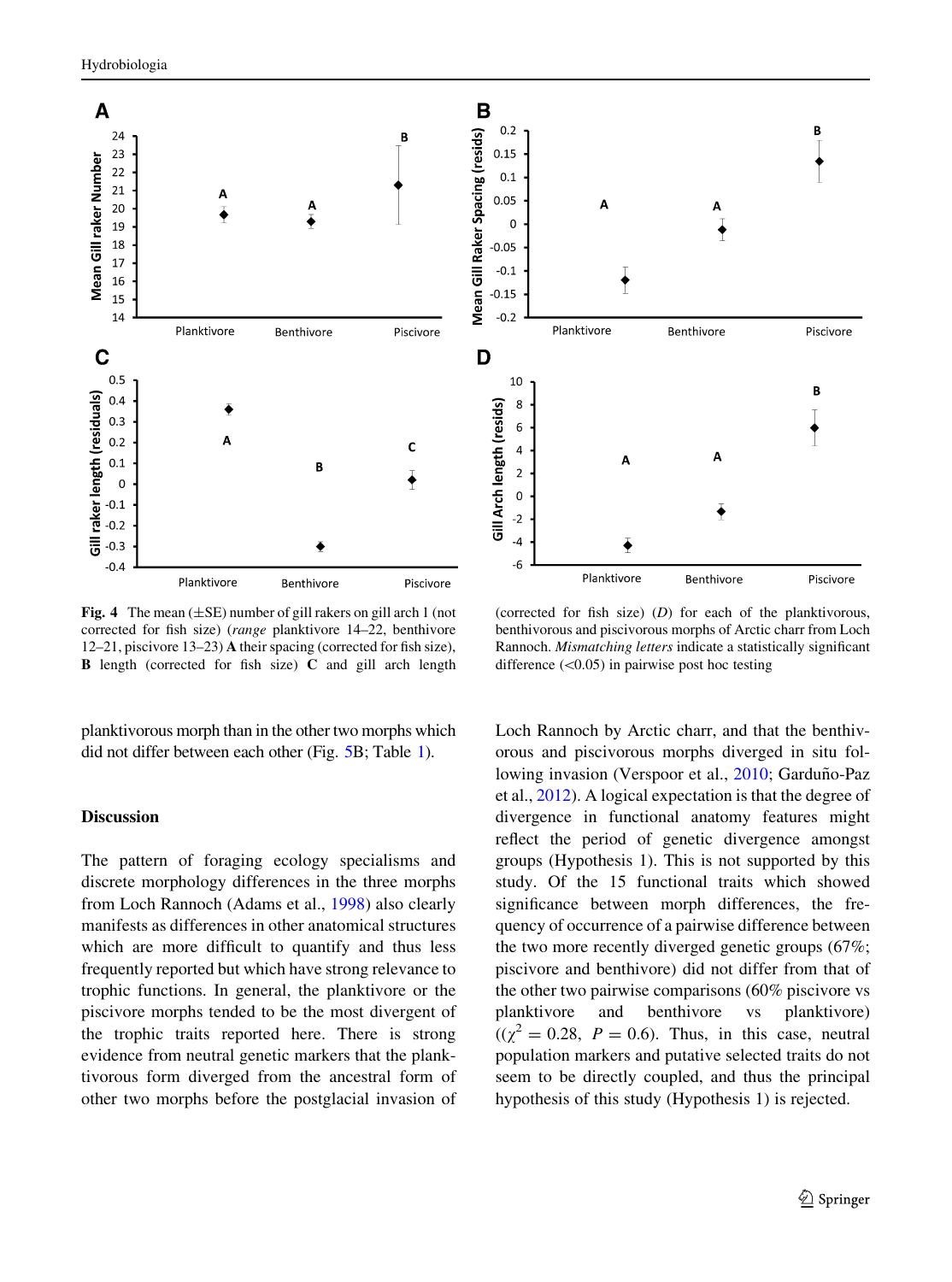<span id="page-9-0"></span>Fig. 5 The mean  $(\pm SE)$ volume of the buccal cavity (corrected for fish size) (A) and the gill cavity size (corrected for fish size), **B** for each of the planktivorous, benthivorous and piscivorous morphs of Arctic charr from Loch Rannoch. Mismatching letters indicate a statistically significant difference  $(<0.05$ ) in pairwise post hoc testing



There were however a number of traits which showed logical trends which were in part predictable. In general, the greatest differences in fin ray number were seen in the planktivorous morph which had a significantly higher number of rays in the pectoral and dorsal fins than the other two morphs and in the pelvic fin than the piscivore. The planktivorous morph feeds on zooplankton in the limnetic zone; it is certainly more fusiform in body shape and is a more active swimmer than the other two morphs (Adams et al., [1998;](#page-11-0) Adams & Huntingford, [2002b\)](#page-11-0). Thus, it is a reasonable proposal that this form might show evidence of greater development of the bony structure of the fins associated with being a more active swimmer and speculatively with perhaps greater need for more precise swimming movements (Hypothesis 2).

In general, gill architecture is widely thought to reflect the prey sizes consumed by fish predators (O'Brian, [1987](#page-12-0); Wooton, [1990](#page-12-0)). Amongst coregonids, which also frequently exhibit polymorphisms related to foraging specialisms, gill architecture often shows clear and discrete between-morph differences. Specifically, plankton-feeding specialists are often associated with longer and more closely spaced gill rakers (Amundsen et al., [2004](#page-11-0); Kahilainen & Ostbye, [2006](#page-12-0); Kahilainen et al., [2011;](#page-12-0) Siwertsson et al., [2013\)](#page-12-0). Thus, one logical and testable working hypothesis is that the specialist plankton-feeding morph will have longer and more closely spaced gill rakers than the other two morphs (Hypothesis 3). In this study, the gill arch structure did differ significantly across morphs. It was the piscivore however that had the highest number of gill rakers, but this effect was clearly driven by fish size and not directly by morph differences. Surprisingly, despite the clear differences in foraging specialisms (Adams et al., [1998\)](#page-11-0), there was no difference in mean gill raker number between morphs. Despite this, the piscivorous morph had the longest gill arches with the greatest spacing between gill rakers of all three morphs (O'Brian, [1987](#page-12-0)). There may be a selective advantage of wider gill raker spacing in fish specialising of large prey such as fish. Furthermore, as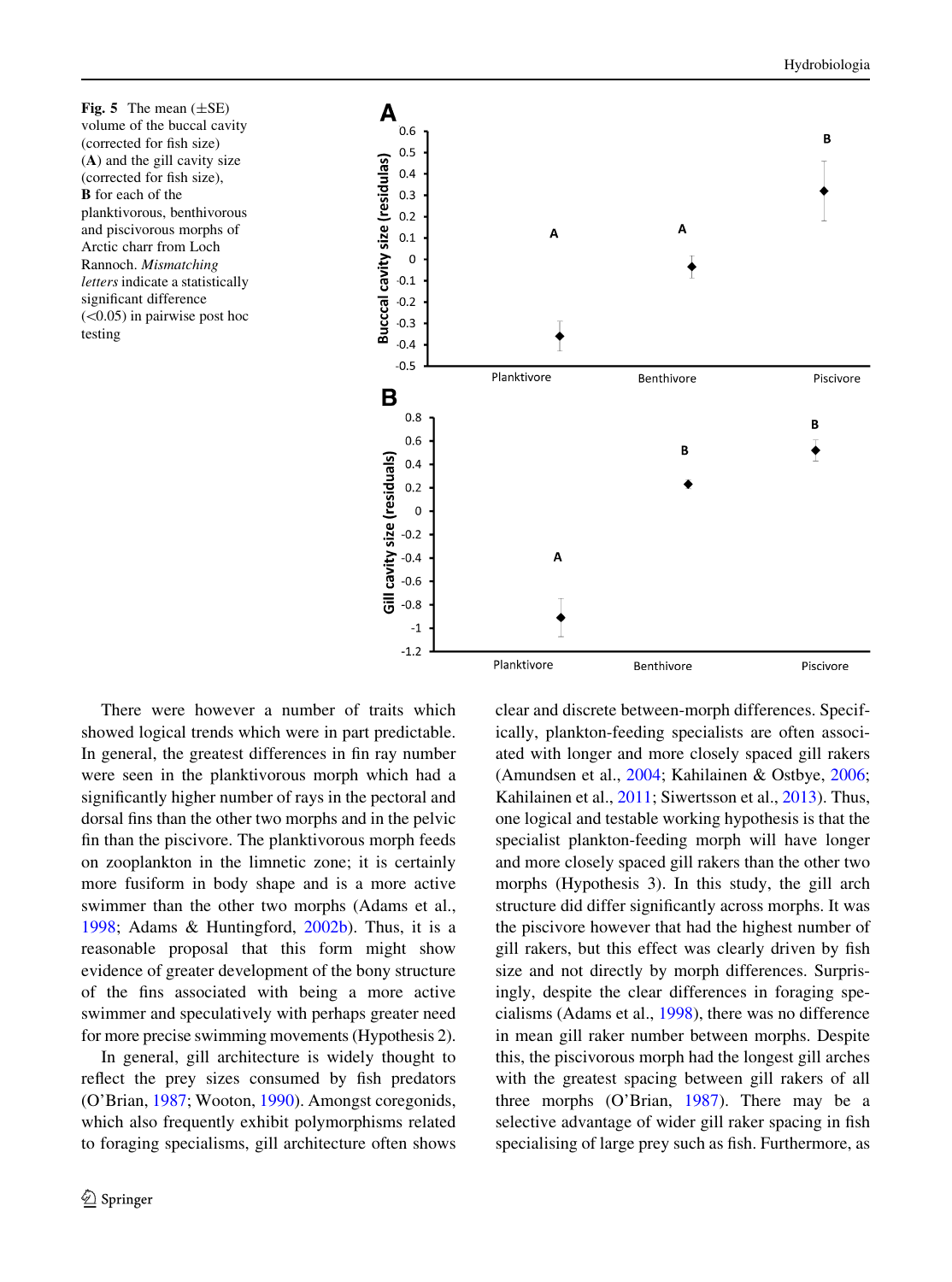might be predicted (Hypothesis 3), the planktivore had the longest gill rakers (independent of fish size), but the benthivore had the shortest and the piscivore intermediate length gill rakers (Langeland & Nost, [1995\)](#page-12-0). Thus Hypothesis 3 is only partly supported.

Contrary to the expectations (Hypothesis 4) that the morph with the presumptive highest activity levels, the planktivorous morph, was likely to have the largest gill cavity (to allow it to accommodate larger gills), the planktivorous morph had a smaller mean gill cavity size (once corrected for fish size) than the other two morphs. This is strongly suggestive of a difference in respiratory capacity amongst forms and a greater gill size in the benthivorous and piscivorous morphs. The functional driver for this is not clear, but it may be connected to the constant swimming required of planktivorous fish during feeding activity which may allow this morph to attain a high rate of gill perfusion, and thus although this was not tested directly, one possibility is that a smaller volume of gill cavity may meet the respiratory needs of this morph without the costs of a large gill structure.

In support of the Hypothesis 5, the buccal cavity of the piscivorous morph was larger than those of the other morphs, suggesting a functional significance related to the larger prey sizes consumed by piscivores compared with the planktivorous and benthivorous morphs. It is a logical premise that dentition may differ amongst the three foraging morphs. As the piscivorous morph feeds upon highly mobile prey that is difficult to catch and subdue, one expectation might be that the piscivorous morph might express more and longer teeth than the other morphs (Hypothesis 6). Tooth length (defined by the size of the longest tooth in each individual fish) was indeed longer in the piscivorous morph on the glossohyal and the pre-maxillary bone (although not longer than the benthivorous morph on the maxillary bone). This suggests stronger differential selection for tooth number and length in the piscivorous morph compared with the other two morphs. The planktivorous morph had a greater number of teeth on the mandible; the functional significance of this is unclear.

Taken together, the clear differences in a range of anatomical structures in fin and gill anatomy, and dentition have strong relevance to trophic functionality and the trophic performance of the respective morphs (Adams et al., [1998\)](#page-11-0). This points to these traits

being adaptive and responding to the differential selection environments, to which these three foraging specialists are exposed. This study does not allow us to determine if these trait expression differences are heritable or expressed through phenotypic plasticity. A high degree of heritability has however been shown in trophic morphology traits in Arctic charr from Loch Rannoch and in other morph pairs (Skulason et al., [1993;](#page-12-0) Adams & Huntingford, [2002b](#page-11-0), [2004;](#page-11-0) Klemetsen et al., [2002](#page-12-0)). Further experimental studies are needed to desegregate the mechanistic origin of the differences seen in fin and gill anatomy, and dentition.

Three morphs of Arctic charr living in sympatry that includes a piscivore are relatively rare. A system which includes a piscivorous morph however has recently been described from a sub-Arctic lake in northern Norway (Skoglund et al., [2015](#page-12-0); Knudsen et al., [2016\)](#page-12-0), and a piscivore is also well known from Thingvallavatn in Iceland (Jonsson & Skulason, [2000\)](#page-11-0). It has been suggested by Knudsen and co-workers (Knudsen et al., [2016\)](#page-12-0) that the relative paucity of descriptions of piscivorous charr morphs indicates that very special conditions are required to promote the adaptations in trophic morphology and behaviour, allowing the emergence of fish foraging specialists. The pattern of genetic divergence between morphs (Verspoor et al.,  $2010$ ; Garduño-Paz et al.,  $2012$ ) appears that the specialised piscivorous morph has arisen locally (in situ), that Loch Rannoch has the conditions to enable the divergence, and continued maintenance, of a piscivorous charr as a discrete genetic group from the closely related benthivore and that its emergence has been driven by strong selection forces operating on trophic anatomy.

The conclusion of this study is that the functionally adaptive traits examined in this study are neither numerous nor more pronounced in the older divergences of sympatric Arctic charr morphs than in those which appeared more recently. Thus, between-morph divergences in the expression of adaptive foraging related traits are not simply linked to the period of divergence in the Arctic charr in Loch Rannoch and have arisen equally quickly in the recent (and in situ) divergence as they have in older ex situ divergences.

Acknowledgments This work would not have been possible without the continuing support of the Loch Rannoch Conservation Association, Richard Legate and Robert Benson. Derek Pretswell provided invaluable field support.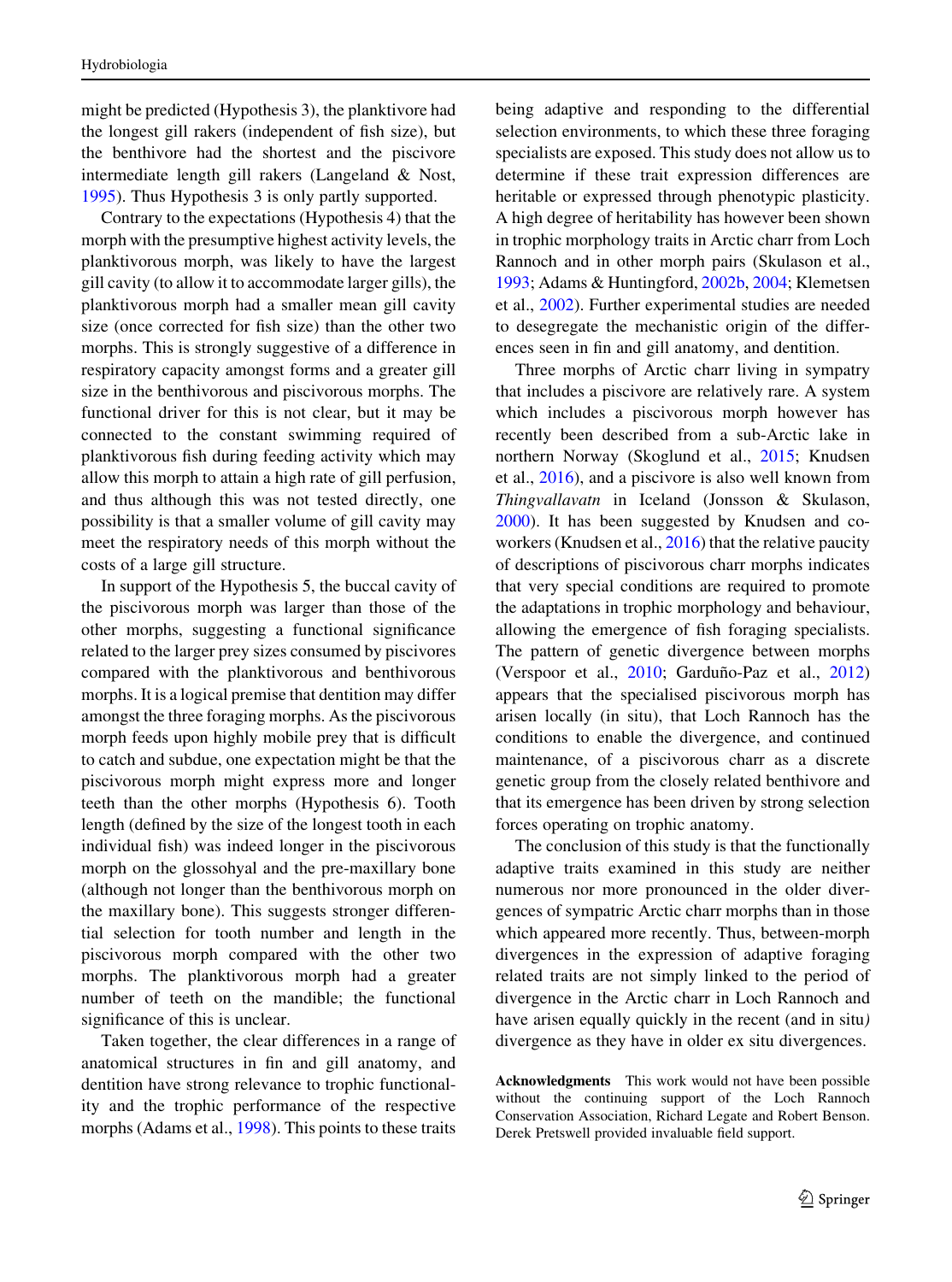<span id="page-11-0"></span>Open Access This article is distributed under the terms of the Creative Commons Attribution 4.0 International License ([http://](http://creativecommons.org/licenses/by/4.0/) [creativecommons.org/licenses/by/4.0/\)](http://creativecommons.org/licenses/by/4.0/), which permits unrestricted use, distribution, and reproduction in any medium, provided you give appropriate credit to the original author(s) and the source, provide a link to the Creative Commons license, and indicate if changes were made.

### References

- Adams, C. E. & F. A. Huntingford, 2004. Incipient speciation driven by phenotypic plasticity? Evidence from sympatric populations of Arctic charr. Biological Journal of the Linnean Society 81: 611–618.
- Adams, C. & F. Huntingford, 2002a. The functional significance of inherited differences in feeding morphology in a sympatric polymorphic population of Arctic charr. Evolutionary Ecology 16: 15–25.
- Adams, C. & F. Huntingford, 2002b. Inherited differences in head allometry in polymorphic charr from Loch Rannoch, Scotland. Journal of Fish Biology 60: 515–520.
- Adams, C. E., D. Fraser, F. A. Huntingford, R. B. Greer, C. M. Askew & A. F. Walker, 1998. Trophic polymorphism amongst Arctic charr from Loch Rannoch, Scotland. Journal of Fish Biology 52: 1259–1271.
- Adams, C. E., C. Woltering & G. Alexander, 2003. Epigenetic regulation of trophic morphology through feeding behaviour in Arctic charr, Salvelinus alpinus. Biological Journal of the Linnean Society 78: 43–49.
- Adams, C. E., A. J. Wilson & M. M. Ferguson, 2008. Parallel divergence of sympatric genetic and body size forms of Arctic charr, Salvelinus alpinus, from two Scottish lakes. Biological Journal of the Linnean Society 95: 748–757.
- Alekseyev, S. S., V. P. Samusenok, A. N. Matveev & M. Yu, 2002. Diversification, sympatric speciation, and trophic polymorphism of Arctic charr, Salvelinus alpinus complex, in Transbaikalia. Environmental Biology of Fishes 64: 97–114.
- Amundsen, P., T. Bøhn & G. H. Våga, 2004. Gill raker morphology and feeding ecology of two sympatric morphs of European whitefish (Coregonus lavaretus). Annales Zoologici Fennici 41: 291–300.
- Burress, E. D., 2015. Cichlid fishes as models of ecological diversification: patterns, mechanisms, and consequences. Hyrdobiologia 748: 7–27.
- Bush, V. & C. E. Adams, 2007. Using phenotypic variation to determine conservation value: application of a novel approach to Arctic charr. Ecology of Freshwater Fish 16: 29–33.
- Clark, C. D., A. L. C. Hughes, S. L. Greenwood, C. Jordan & H. P. Sejrup, 2012. Pattern and timing of retreat of the last British-Irish Ice Sheet. Quaternary Science Reviews 44: 112–146.
- Danzmann, R. G., M. M. Ferguson, S. Skulason, S. S. Snorrason & D. L. G. Noakes, 1991. Mitochondrial-DNA diversity among 4 sympatric morphs of Arctic charr, Salvelinusalpinus L, from Thingvallavatn, Iceland. Journal of Fish Biology 39: 649–659.
- Defaveri, J., T. Shikao, S. Yukinori & J. Merla, 2013. High degree of genetic differentiation in marine three-spined sticklebacks (Gasterosteus aculeatus). Molecular Ecology 22: 4811–4828.
- Dorucu, M., C. E. Adams, F. A. Huntingford & D. W. T. Crompton, 1995. How fish-helminth associations arise: an example from Arctic charr in Loch Rannoch. Journal of Fish Biology 47: 1038–1043.
- Ferguson, A., 1989. Genetic differences among brown trout, Salmo trutta, stocks and their importance for the conservation and management of the species. Freshwater Biology 21: 35–46.
- Fraser, D., C. E. Adams & F. A. Huntingford, 1998. Trophc polymorphsm among Arctic charr Salvelinus alpinus L., from Loch Ericht. Scotland. Ecology of Freshwater Fish 7: 184–191.
- Fraser, D., F. A. Huntingford & C. E. Adams, 2008. Foraging specialisms, prey size and life-history patterns: a test of predictions using sympatric polymorphic Arctic charr (Salvelinus alpinus). Ecology of Freshwater Fish 17: 1–9.
- Frost, W. E., 1965. Breeding Habits of Windermere Charr, Salvelinus willughbii (Gunther), and their Bearing on Speciation of these Fish. Proceedings of the Royal Society B: Biological Sciences 163: 232–284.
- Gagnaire, P.-A., S. A. Pavey, E. Normandeau & L. Bernatchez, 2013. The genetic architecture of reproductive isolation during speciation-with-gene-flow in lake whitefish species pairs assessed by RAD sequencing. Evolution 67: 2483–2497.
- Garant, D., S. Forde & A. Hendry, 2007. The multifarious effects of dispersal and gene flow on contemporary adaptation. Functional Ecology 21: 434–443.
- Garduño-Paz, M. V., C. E. Adams, E. Verspoor, D. Knox & C. Harrod, 2012. Convergent evolutionary processes driven by foraging opportunity in two sympatric morph pairs of Arctic charr with contrasting post-glacial origins. Biological Journal of the Linnean Society 106: 794–806.
- Gerking, S. D., 1994. Feeding Ecology of Fishes. Academic Press, San Diego.
- Gislason, D., M. Ferguson, S. Skulason & S. S. Snorrason, 1999. Rapid and coupled phenotypic and genetic divergence in Icelandic Arctic char (Salvelinus alpinus). Canadian Journal of Fisheries and Aquatic Sciences 56: 2229–2234.
- Gowell, C. P., T. P. Quinn & E. B. Taylor, 2012. Coexistence and origin of trophic ecotypes of pygmy whitefish, Prosopium coulterii, in a south-western Alaskan lake. Journal of Evolutionary Biology 25: 2432–2448.
- Hendry, A. P., D. I. Bolnick, D. Berner & C. L. Peichel, 2009. Along the speciation continuum in sticklebacks. Journal of Fish Biology 75: 2000–2036.
- Ishikawa, A., N. Takeuchi, M. Kusakabe, M. Kume, S. Mori, H. Takahashi & J. Kitano, 2013. Speciation in ninespine stickleback: reproductive isolation and phenotypic divergence among cryptic species of Japanese ninespine stickleback. Journal of Evolutionary Biology 26: 1417–1430.
- Jobling, M., 1995. Environmental Biology of Fishes. Chapman & Hall, London.
- Jonsson, B. & N. Jonsson, 2001. Polymorphism and speciation in Arctic charr. Journal of Fish Biology 58: 605–638.
- Jonsson, B. & S. Skulason, 2000. Polymorphic segregation in Arctic charr Salvelinus alpinus (L.) from Vatnshlidarvatn,